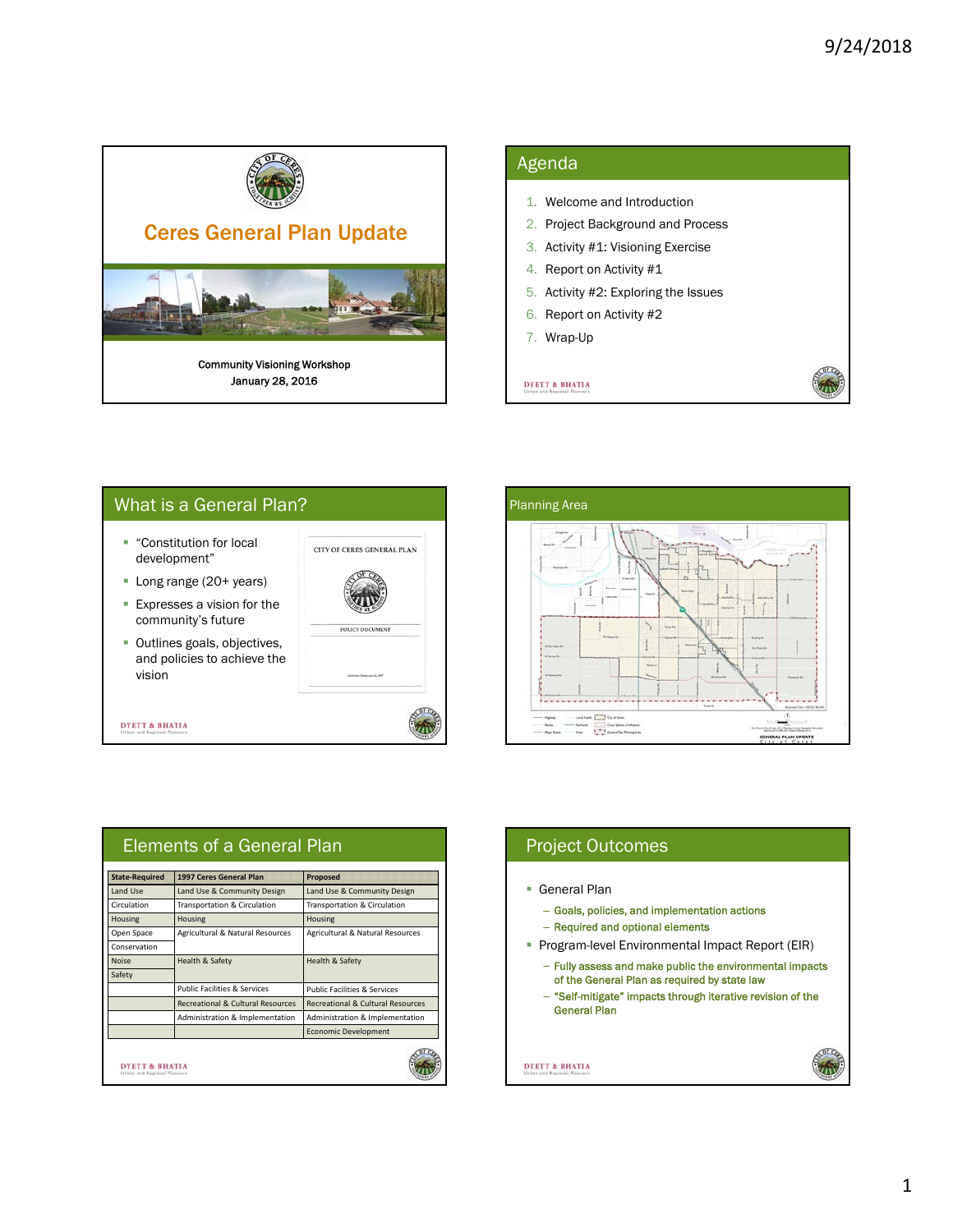



### Ground Rules for Small Groups

- **Speak one at a time**
- **-** Listen for understanding
- **Suspend snap judgments**
- Be conscious of time keep comments concise, avoid repetition
- **Each member of the group is equal, all** comments matter
- **Participate!**

#### **DYETT & BHATIA**



| Tonight: Activity #2                                       |  |
|------------------------------------------------------------|--|
|                                                            |  |
| <b>Explore the Issues</b>                                  |  |
| Discuss your current experience in Ceres relating to:<br>п |  |
| - Mobility                                                 |  |
| $-$ Health                                                 |  |
| - Employment                                               |  |
| - Community & Safety                                       |  |
| - Housing                                                  |  |
| $-$ Business                                               |  |
| - Other                                                    |  |
| Identify themes<br>ш                                       |  |
| Prepare to report-out                                      |  |
|                                                            |  |
| <b>DYETT &amp; BHATIA</b><br>Urban and Regional Planners   |  |

硫

| Report on Activity 2                                     |  |
|----------------------------------------------------------|--|
|                                                          |  |
|                                                          |  |
|                                                          |  |
|                                                          |  |
|                                                          |  |
| <b>DYETT &amp; BHATIA</b><br>Urban and Regional Planners |  |